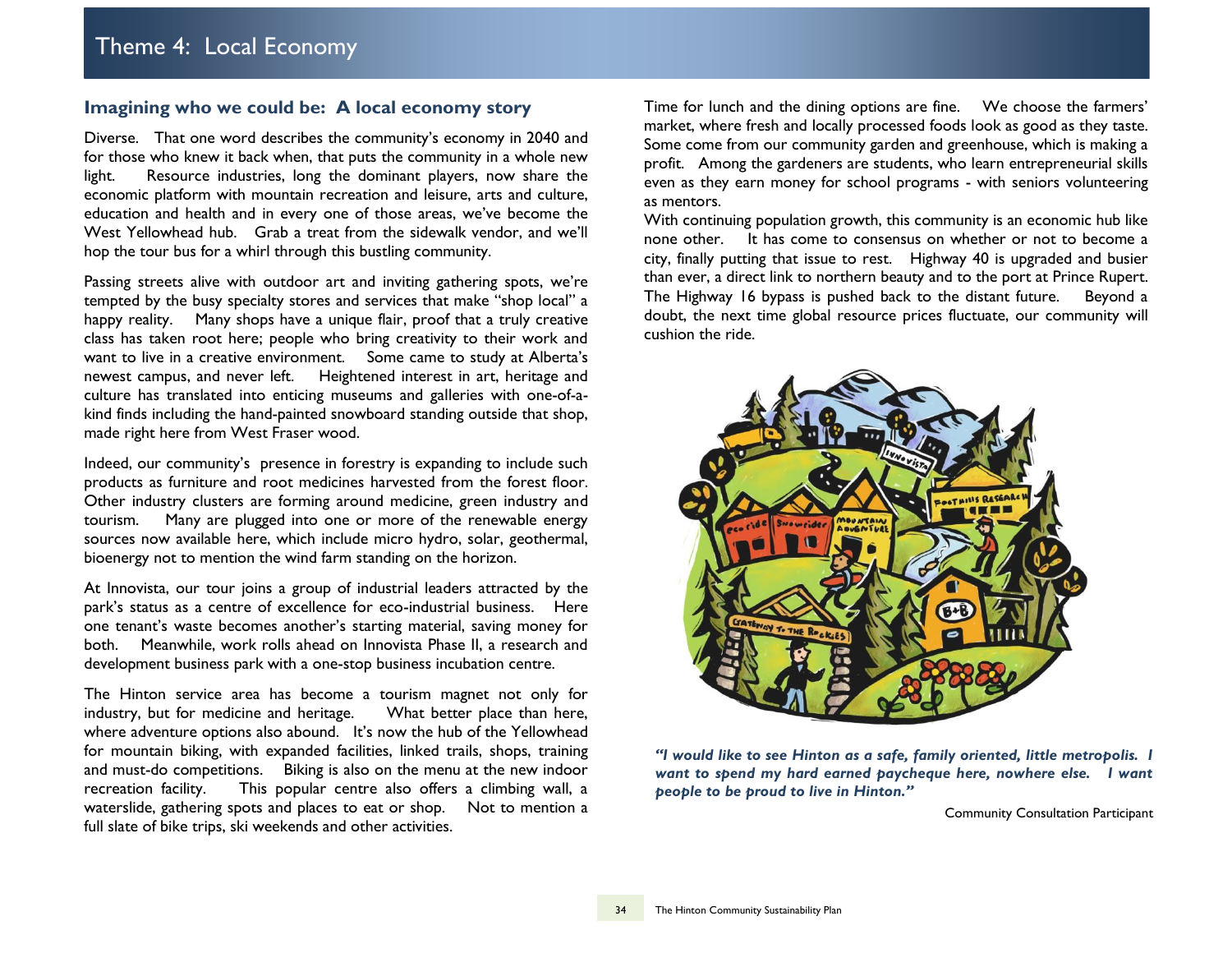# Theme 4: Local Economy

# **Who we are: A local economy snapshot**

Strategically situated along the vital Yellowhead Highway (Highway 16), the town of Hinton is well positioned to serve as a go-to hub for the trading region. Our local economy is driven by the extraction and processing of pulp, lumber, coal and gas and supplemented by the hospitality, retail, public service, tourism and health service sectors.

This industry composition allows our workforce to enjoy higher than provincial median income. On the other hand, it results in an income split that sees some workers paid significantly more than others.

Relying as much as we do on the resource sector also exposes businesses and employees to swings in global commodity markets. Given that reality, we are seeking to diversify our economic base by fostering sustainable local businesses. As a bonus, diversification will expand the community's shopping options, which are more limited than many would like.

*"The Town of Hinton is blessed with an abundance of beauty, resources and people who combine to make it one of the most attractive and vibrant communities in Alberta. Its bustling oil and gas, mining and forestry industry, its geographic location as the Gateway to the Rockies and its diverse community demographics and culture make Hinton an attractive place to live, work, play and invest."*

> Town of Hinton Economic Development Committee Community Diversification Plan, 2010











#### **What do we mean by local economy?**

**Econom**y refers to the activities related to producing and distributing goods and services. A flourishing and diverse local economy, an essential dimension of sustainability, depends on creating a community in which people want to live, work and do business.

**Local** businesses and industries form the backbone of Hinton's economy. Given the right culture, work force and environment, resilient local enterprises will help move our community toward sustainability.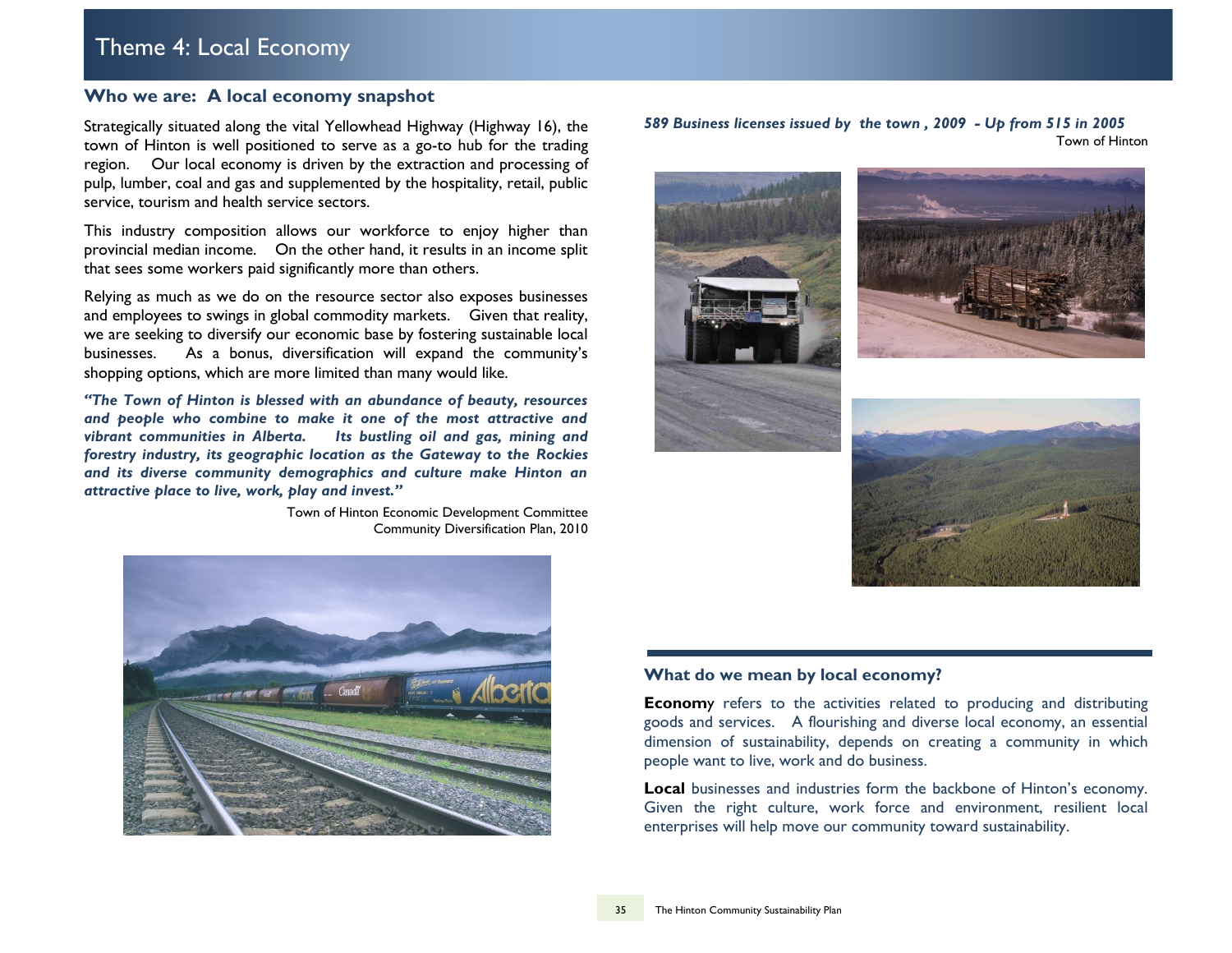# **Our local economy strengths**

### **Business profile**

Our community functions increasingly as an economic hub, attracting trade from Valemount in British Columbia to the western portion of Yellowhead County in Alberta, and from Cadomin north to Grande Cache. About 22,000 residents live within those bounds; 35,000 including Edson and area.

We are home to approximately 650 businesses, including 590 within town boundaries, according to the Town of Hinton. Major employers are Teck Resources (coal), West Fraser Mills Ltd., Sherritt International (coal), Alberta Health Services, Grande Yellowhead Public School Division, Evergreen Regional Catholic School Division and the Town of Hinton. Anticipated future growth includes new coal mining operations that will significantly expand employment while raising environmental concerns.

Although the community does not have a traditional downtown, commercial shopping nodes exist in the Valley and the Hill to serve our community and surrounding region.

Our business community is supported by the Hinton and District Chamber of Commerce, which has more than 160 members.

### **Transportation Links**

Located at the intersection of Highways 16 and 40 there are two increasingly important transportation routes where Hinton serves as a gateway to the Northern Rockies, to the west coast corridor and to global markets through Vancouver and Prince Rupert.

The community is also connected by air, with the Jasper/Hinton Airport offering chartered flights through Edmonton and other major urban centres to the rest of the world. CN Rail, VIA Rail and Greyhound stop here.

Transit services have increased in recent years thanks to leadership and partnerships. The Town of Hinton runs fixed route transit buses six days a week; Hinton Handibus offers door-to-door service five days a week and can be rented for private trips. Beaupre Bus Services operates the community's largest transit service, carrying workers for local employers. Taxis are also available for hire.

A network of trails also provides ways for cyclists and pedestrians to travel in and beyond town. As the system expands, its value for tourism and daily transportation is also increasing.

In rural areas, paved provincial primary/secondary highways and local roads facilitate travel. In addition, a network of unpaved resource roads carries traffic related to industry and tourism as well as everyday life.

Town plans have long considered the eventual need for a bypass while seeking to delay its construction by managing traffic flow. Continuing that effort, the current Transportation Master Plan calls for a major road linking Thompson Lake and Terrace Heights with Robb Road. This new link will reduce the mixing of local and through traffic and push the need for a Highway 16 bypass well into the future.



# **Highway bypass**

Plans for a **bypass around Hinton** on the busy Yellowhead Highway have existed since the 1970s as part of Alberta Transportation's overall highway strategy. The four-lane Highway 16 is difficult for pedestrians and cyclists to navigate. On the other hand, a bypass would divert business from the community. Daily traffic volume along Highway 16 is significantly greater in town than east of town, according to Alberta Transportation:

- West of Switzer Drive: 11,110 vehicles per day in 2009 (down from 13,630 in 2005)
- East of Hwy 40: 4,040 vehicles per day in 2009 (up from 3,660 in 2005)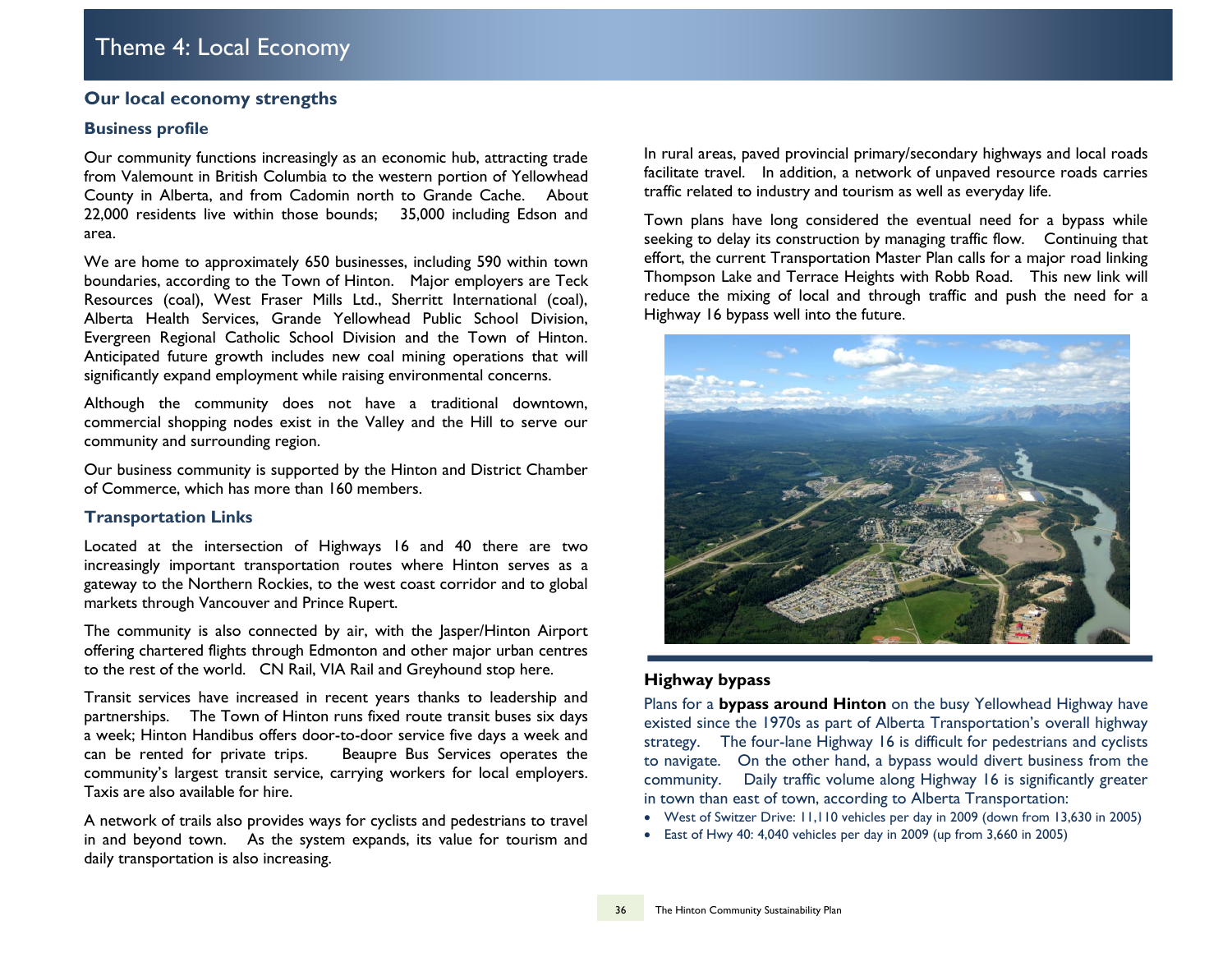# **Our local economy strengths continued**

#### **Our workforce**

Our local labour force reflects the area's industrial mix, with more than 50% in sales and services, trades, transport and equipment operation. Our average level of education echoes that mix, tipping more toward the trades than elsewhere in Alberta. That said, the community is home to a strong subset of people with keen interest and ability in arts, culture and heritage.

The community has a significant shadow population of seasonal workers-as high as 10% during peak industrial activity. More than ever, our local worker's come from a mix of cultures. Alberta's most recent economic boom and resulting labour shortage caused many employers to hire workers from other countries, especially in the service and hospitality sector.

*"Employment was the main reason for living in Hinton. This means that any softening of the economy may result in the working age population diminishing. However, there is also evidence that the key factors in population retention are the lifestyle available in Hinton and family ties."*

> Town of Hinton Social Development Strategy Hargreaves & Associates, 2009

#### **Communication links**

The community depends on a small number of telecommunication providers for telephone, Internet, satellite, broadband and wireless services As in other rural Alberta centres, Supernet provides access to high speed internet in town, an asset for business development.



Unfortunately, rural residents and businesses do not have similar quality internet access. Issues include access, cost, speed and disruptions in service. There are also pockets with no cell service.



## **Cost of living**

The real and perceived cost of living and limited availability of some goods and services can be disincentives to living here, particularly for residents at the low end of the income spectrum.

Affordability and access are issues not only for the workforce but also for businesses. Land prices are a particular concern. Business land prices in town along Highway 16 are relatively high. Overall, our real estate is less expensive than Jasper's and more in line with active real estate markets across Alberta.

*"The diversification process is an ongoing endeavour that encourages the continual development of a community's economy to foster community growth, maintain quality of life, increase economic base, provide future opportunities for youth, and increase the capacity of the community."*

> Town of Hinton Economic Development Committee Community Diversification Plan, 2010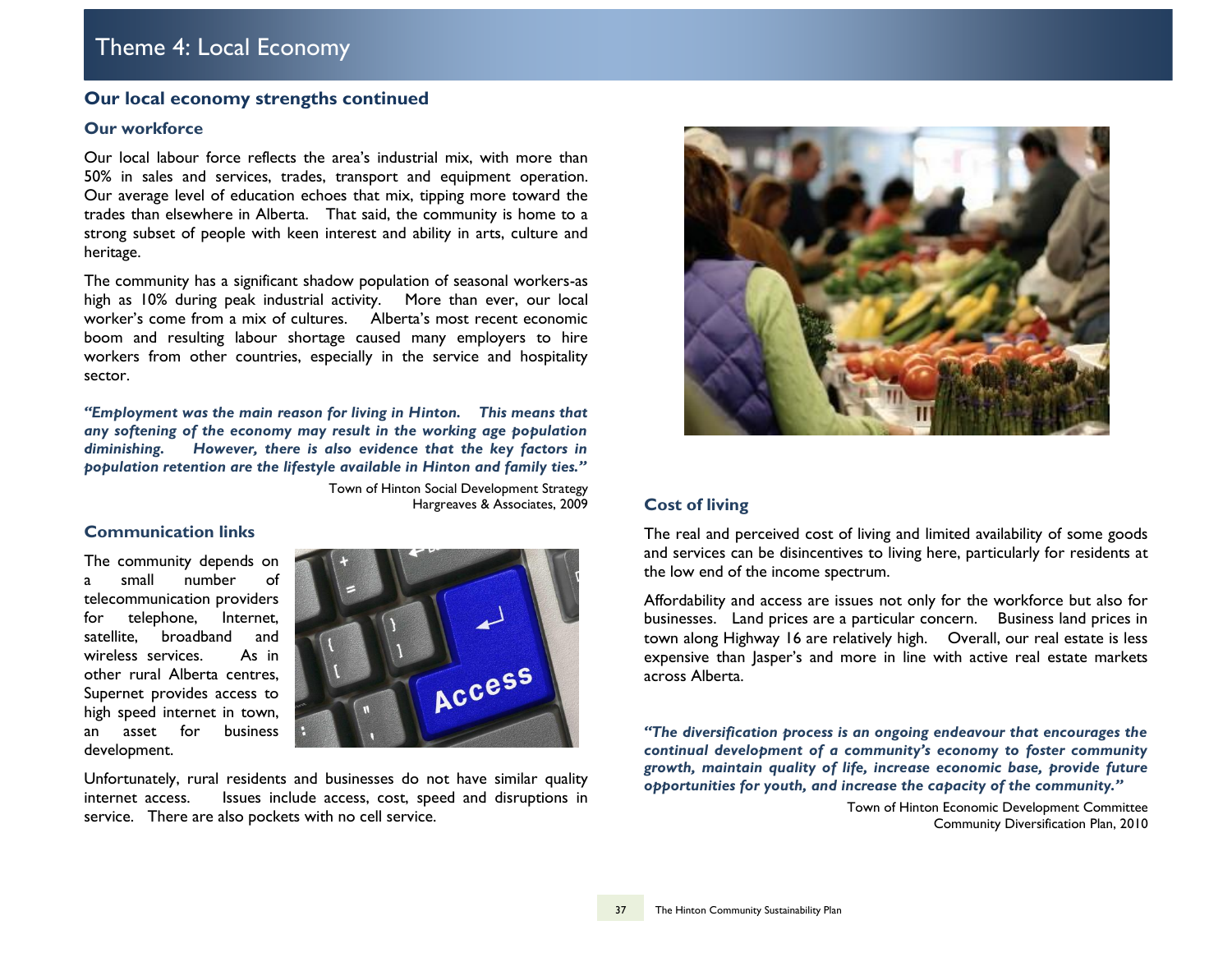## **Desiring diversity**

Community leaders are committed to fostering a more diverse economy. In particular, they envision Hinton as a regional service hub for the following industry clusters: education, healthcare, retail services, tourism (especially outdoor and eco-tourism) and eco-industrial business. The Town of Hinton's Economic Diversification Strategy, developed with citizen input, provides a roadmap for achieving that goal. The strategy is available online at www.hinton.ca/municipal government/major projects & plans.

A diverse economy contributes to balanced population growth. Knowing that, the Hinton Economic Development Committee has set its sights on reaching a resident population of 12,000 by 2015, not including temporary workers. The committee anticipates the following economic and social benefits:

- Greater access to provincial and federal funding
- More capital and lending sources for citizens and businesses
- Position as a strategic hub within an emerging hub-and-spoke infrastructure strategy
- Ability to pursue additional education, recreation and infrastructure opportunities
- Expanded community capacity for leadership and volunteerism
- A critical mass needed to fuel diversification and expand employment options
- Ability to spread the costs of municipal services among more residents

Innovista, Canada's first eco-industrial park, provides an excellent example of the community's commitment to diversification. Launched in 2009 adjacent to Highway 16, Innovista incorporates a broad range of

sustainability features, yet its .88-hectare to 2.84-hectare lots are competitively priced.



Efforts to foster our community's small business growth are also guided by the findings of a 2009 Business Vitality Index. Jointly commissioned by the Town of Hinton Economic Development Committee, Community Futures West Yellowhead and the Hinton and District Chamber of Commerce, that study identified ways to entice and support small businesses. Several steps have already been taken, including a basket of new tourism initiatives and a shop local campaign launched by the Chamber of Commerce.



Other goals for economic diversification include transition to a retirement and vacation home community; becoming a regional hub for post-secondary education; and fostering businesses and support and/or add value to the resource sector, such as the Foothills Research Institute and the Forest Engineering Research Institute of Canada.

**"T***he high cost of living prevents a lot of people from moving to Hinton and also presents a challenge for businesses as business costs are higher than in other communities."*

Community Consultation Participant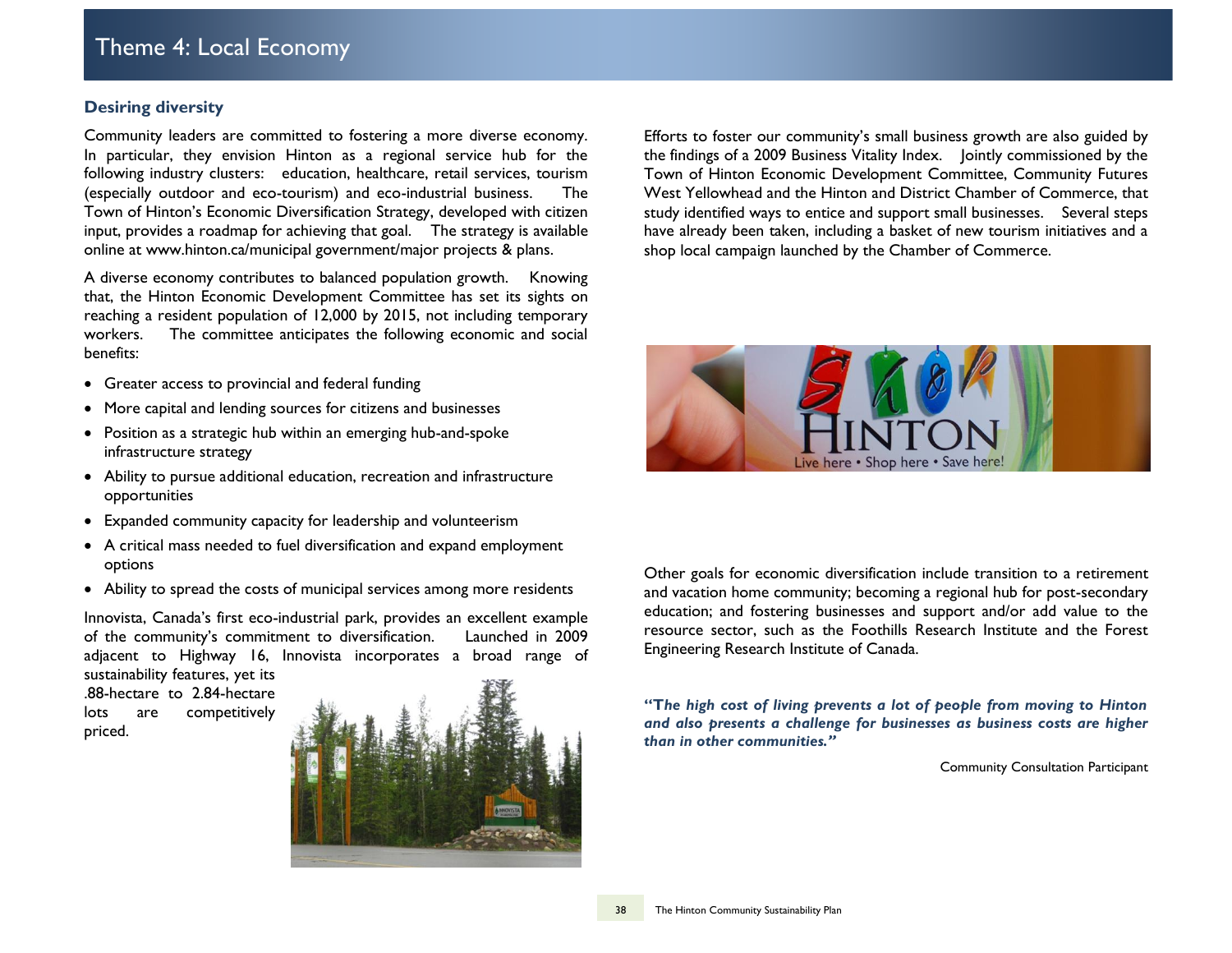# **Community perspectives on local economy**

Many residents consulted for the Community Sustainability Plan emphasized the importance of a more diversified economy. Besides wanting to minimize the impact of shifting global resource markets, respondents like the idea of fostering small businesses that "make and spend locally."

**Diversify our economy**. "Diversification should be in the area of medical services, post-secondary education arts and culture, music and recreation (eco-style)," one resident said, "these would be region hub strengths." Some suggested developing our trade corridor to Prince Rupert and putting energy into heritage tourism, for example by offering historical tours in period dress. Others saw wisdom in building on our resource riches by becoming leaders in energy sources such as wood waste pyrolysis, electricity co-generation, bio-diesel and wind. "We have lots of wind," one noted.



*"Ideally, it would be great to see emerging niches in our economy; however, our bread and butter is natural resource development and extraction, so one needs to be realistic in this area. We cannot compromise our bread and butter in the interest of developing trendy economies."*

Community Consultation Participant

**Expand desirable careers**. While hoping for a more diverse economy, some residents fear that efforts to diversify will result in lower paying jobs than the resource sector typically provides. Tourism offers a case in point. It's a sector frequently mentioned as a natural fit, given our status as a Gateway to the Northern Rockies. Yet there is concern that the resulting work may be low paid and seasonal.

**Improve our development climate.** Residents cautioned that our development climate may limit economic growth. They expressed the following concerns:

- Although the community is well prepared for commercial and residential development, there is a shortage of serviced industrial land available for development
- Land and building values are keeping development away
- The town's long-term planning process needs improvement
- Some development projects are not completed on time

Make it easier to use rail and bus. As one resident noted, while Via Rail and Greyhound services are viable and welcome, it can be a challenge to use them due to scheduling, cost and lack of secure overnight parking. Other residents also suggested expanding in-town transit service, stating "frequency is insufficient to meet people's expectations."

#### **Moving beyond extraction**

The **Foothills Research** Institute (formerly Foothills Model Forest) demonstrates that Hinton and area has what it takes to diversify its presence in the resource sector.

A leader in developing and sharing innovative science, the institute is advancing the field of integrated forest management in collaboration with more than 100 partners from around the world. Those include forest companies, governments, gas companies, Aboriginal communities, universities, environmental groups and not-for-profit organizations. Through the institute, Hinton is becoming known as a place to learn about sustainable forestry practice.